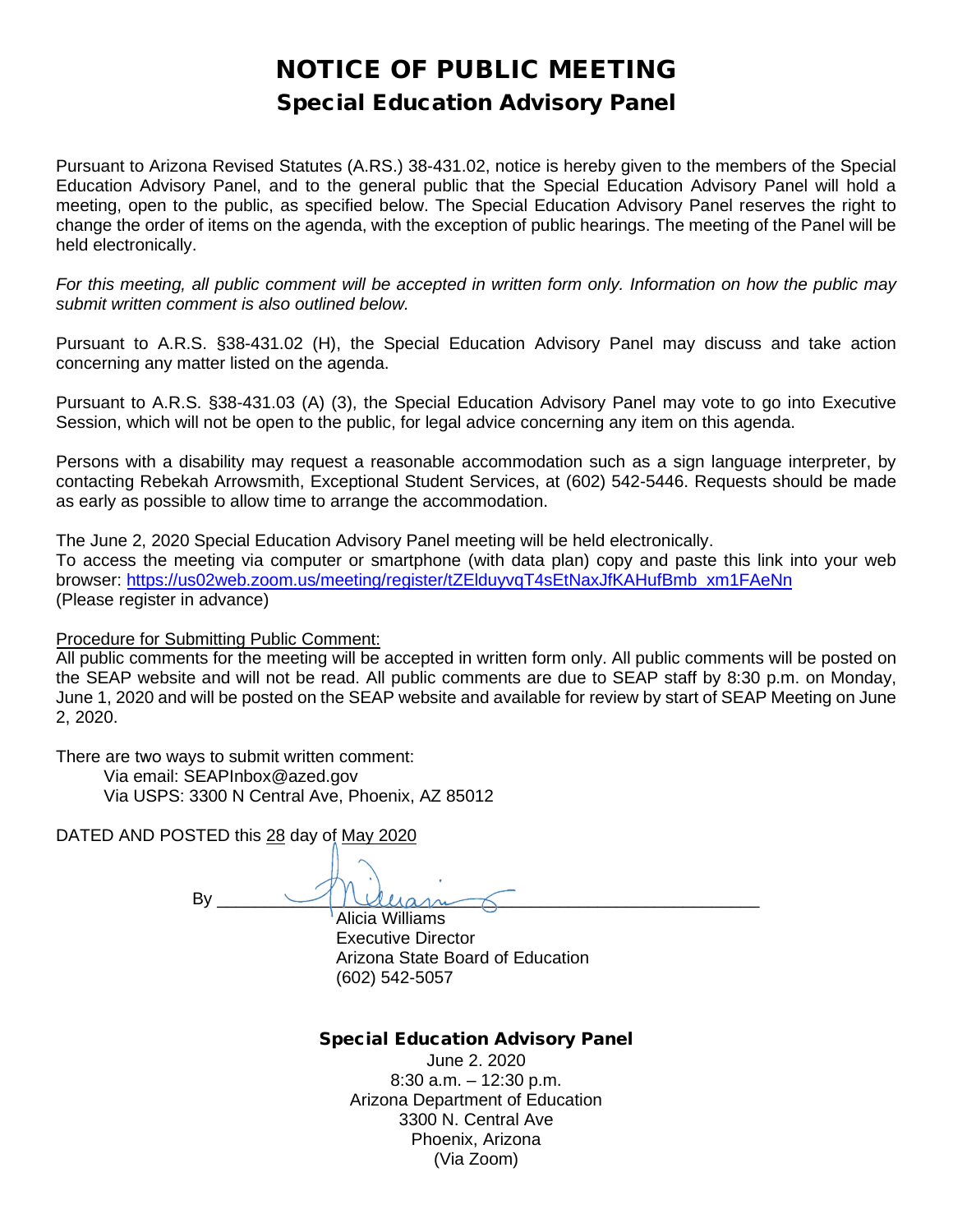# **Arizona Special Education Advisory Panel (SEAP)**

**SEAP Leadership: Co-Chairs:** Dr. Kathleen Puckett and Susan Voirol **Vice Chair:** Leanne Murrillo **State Director of Special Education:** Alissa Trollinger **Administrative Support:** Bekah Arrowsmith 602-542-5446 – [SEAPInbox@azed.gov](mailto:SEAPInbox@azed.gov)

## **Agenda**

## **June 2, 2020 – 8:30 a.m. to 12:30 p.m. Meeting held via Zoom**

## SEAP website[:](http://www.azed.gov/specialeducation/seap/) <http://www.azed.gov/specialeducation/seap/>

#### Functions/Purpose of the SEAP:

- Advise the Special Education Administration (SEA) of unmet needs within the state in the education of students with disabilities
- Comment publicly on any rules or regulations proposed by the state regarding the education of children with disabilities
- Advise the SEA in developing evaluations and reporting on data to the Secretary under Section 618 of the IDEA
- Advise the SEA in developing corrective action plans to address findings identified in Federal Monitoring reports under Part of the IDEA
- Advise the SEA in developing and implementing policies relating to the coordination of services for children with disabilities
- Review and comment on completed due process hearing findings

## Outcomes/Objectives for Today's Meeting:

- Receive information regarding ADE/ESS activities, in response to school closure due to COVID-19
- Receive reports on IDEA SPP/APR Indicators
- Receive remarks from Superintendent of Public Instruction
- Receive Compensatory Education, Extended School Year, and IDEA funding updates
- Discuss membership
- Determine actionable items and future meeting topics

## **AGENDA** (Information for each item on the agenda with specific time allotted)

| Al-Action Item | DI-Discussion Item | AN-Advice Needed | II- Informational Item |
|----------------|--------------------|------------------|------------------------|
|                |                    |                  |                        |

| 8:30 | AI  | Call to Order/Orientation to Virtual Meeting<br><b>Call for Public Comment</b><br>Public comments are available online for review.<br>Approval of Minutes from Meeting on<br>January 21, 2020 | <b>SEAP Co-Chairs</b><br><b>ADE/ESS Staff</b> |
|------|-----|-----------------------------------------------------------------------------------------------------------------------------------------------------------------------------------------------|-----------------------------------------------|
| 8:40 | DI. | Discussion of actionable items/future topics<br>from Reports from the Field<br>Reports from the Field are available online for review.                                                        | <b>SEAP Members</b>                           |